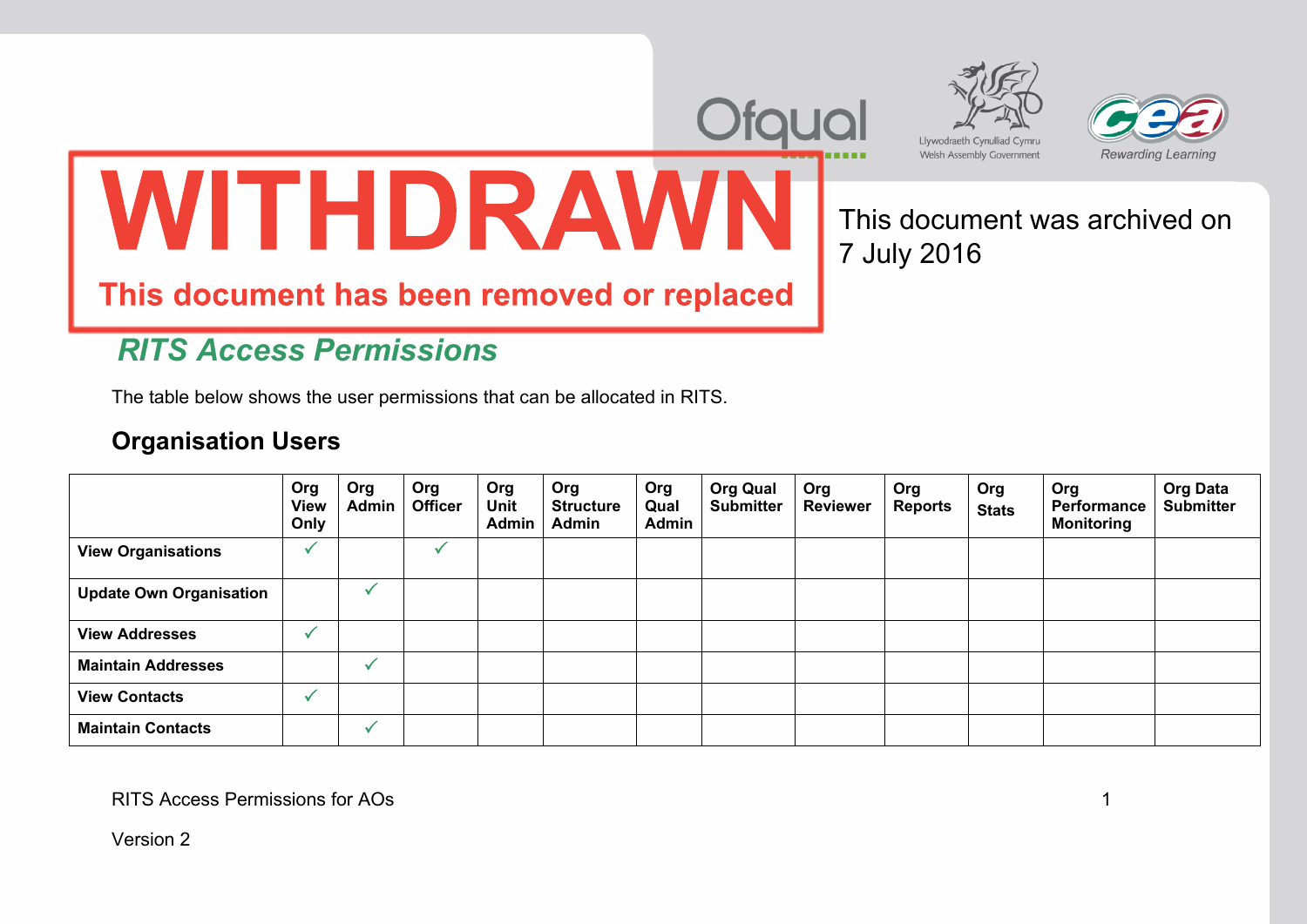





**Org View Only Org Admin Org Officer Org Unit AdminOrg Structure Admin Org Qual AdminOrg Qual Submitter Org Reviewer Org Reports Org Stats Org Performance Monitoring Org Data Submitter View Own Operational Plan**   $\checkmark$ **View All Organisation Documents**  $\checkmark$ **Maintain Organisation Documents**  $\checkmark$  $\checkmark$  $\checkmark$ **Maintain Users**  $\checkmark$ **Create Awarding Organisation Users**   $\checkmark$ **View Units**   $\checkmark$  $\checkmark$  $\checkmark$ **Maintain Units**   $\checkmark$ **View Learning Outcomes**   $\checkmark$ **Maintain Learning Outcomes**  $\checkmark$ **View Assessment Criteria**  $\checkmark$ **Maintain Assessment Criteria**   $\checkmark$ **View Equivalences**   $\checkmark$  $\checkmark$ **Maintain Equivalences**   $\checkmark$ 

RITS Access Permissions for AOs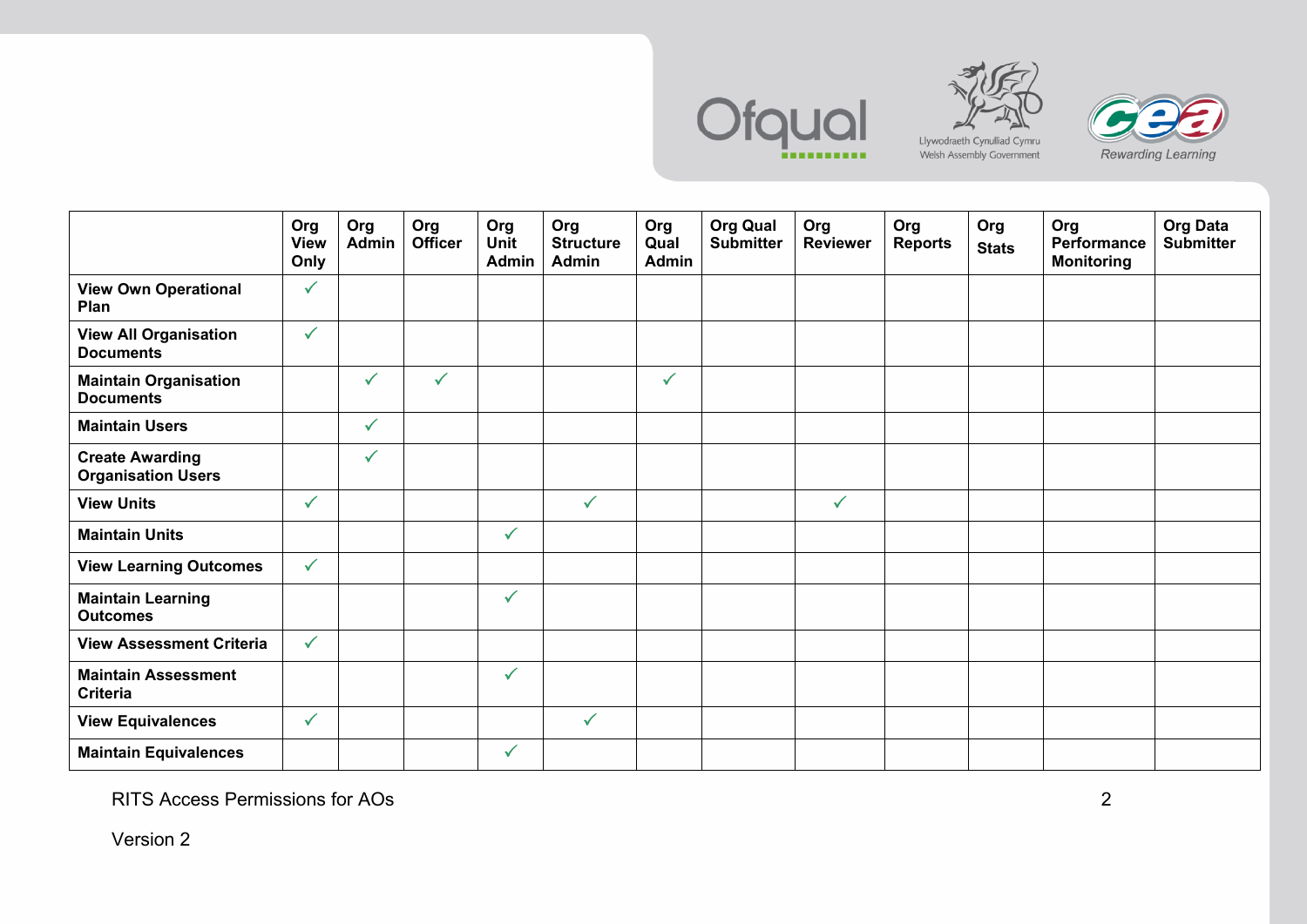





**Org View Only Org Admin Org Officer Org Unit AdminOrg Structure Admin Org Qual AdminOrg Qual Submitter Org Reviewer Org Reports Org Stats Org Performance Monitoring Org Data Submitter Review Units**  $\checkmark$ **View Structures**  $\checkmark$ **Maintain Structures**  $\checkmark$ **View Compound Groups**   $\checkmark$ **Maintain Compound Groups**   $\checkmark$ **View Unit Groups**   $\checkmark$ **Maintain Unit Groups**   $\checkmark$ **View Other Credit Groups**   $\checkmark$ **Maintain Other Credit Groups**   $\checkmark$ **View Linked Units**  $\checkmark$ **Maintain Linked Units**   $\checkmark$ **View Equivalence Exceptions**   $\checkmark$ **Maintain Equivalence Exceptions**   $\checkmark$ **View Barred Units**   $\checkmark$ 

RITS Access Permissions for AOs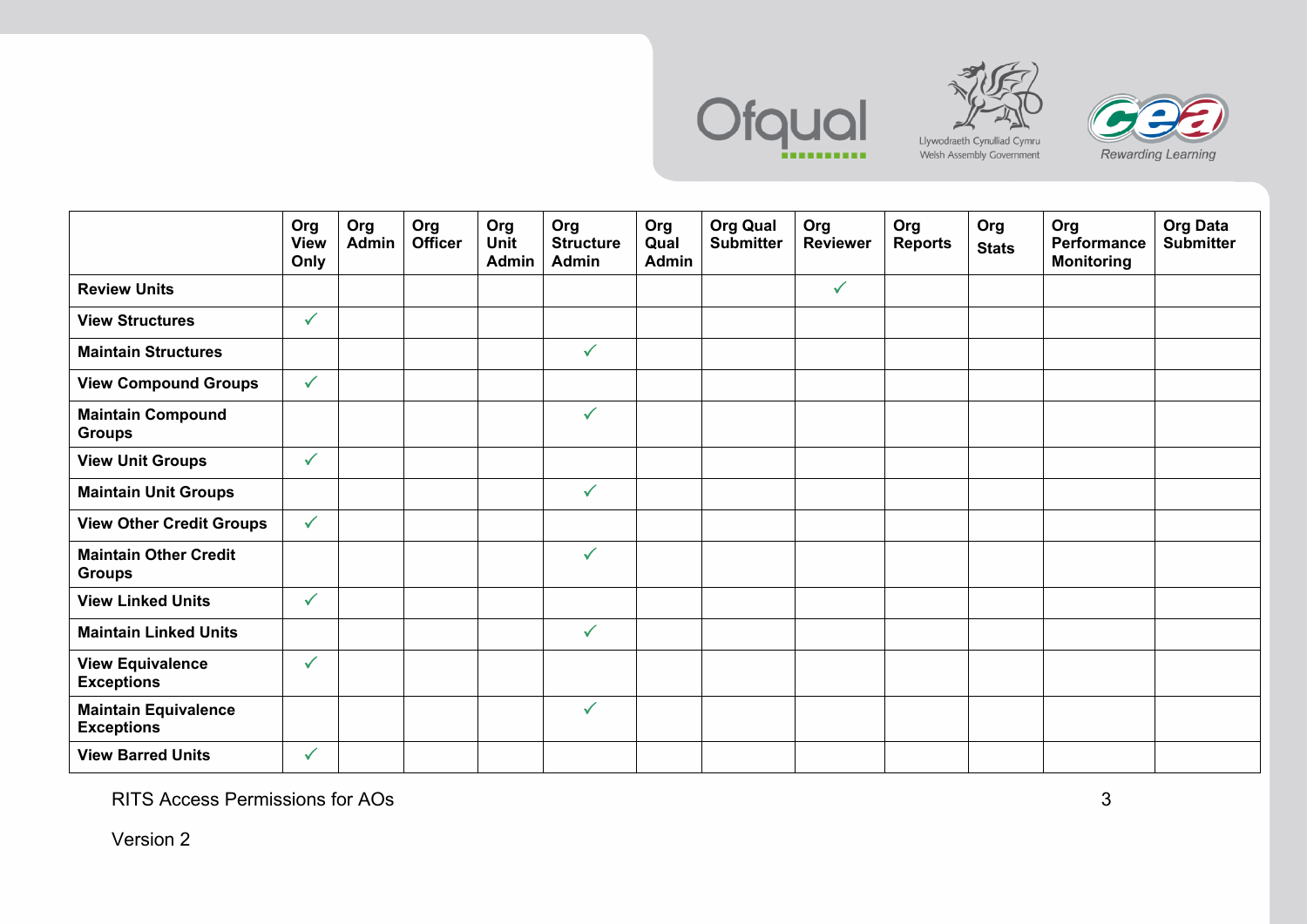





**Org View Only Org Admin Org Officer Org Unit AdminOrg Structure Admin Org Qual AdminOrg Qual Submitter Org Reviewer Org Reports Org Stats Org Performance Monitoring Org Data Submitter Maintain Barred Units**  $\checkmark$ **View Qualifications**   $\checkmark$  $\checkmark$  $\checkmark$ **Maintain Qualifications**   $\checkmark$ **Submit Qualifications**   $\checkmark$ **Amend Qualifications**   $\checkmark$ **Set End Dates**   $\checkmark$ **Clear End Dates**  $\checkmark$ **Review Qualifications**   $\checkmark$ **View Qualification Comments**  $\checkmark$ **Maintain Qualification Comments**   $\checkmark$ ف**View Qualification ASL**   $\checkmark$ **View Qualification Documents**   $\checkmark$ **View Diplomas**   $\checkmark$